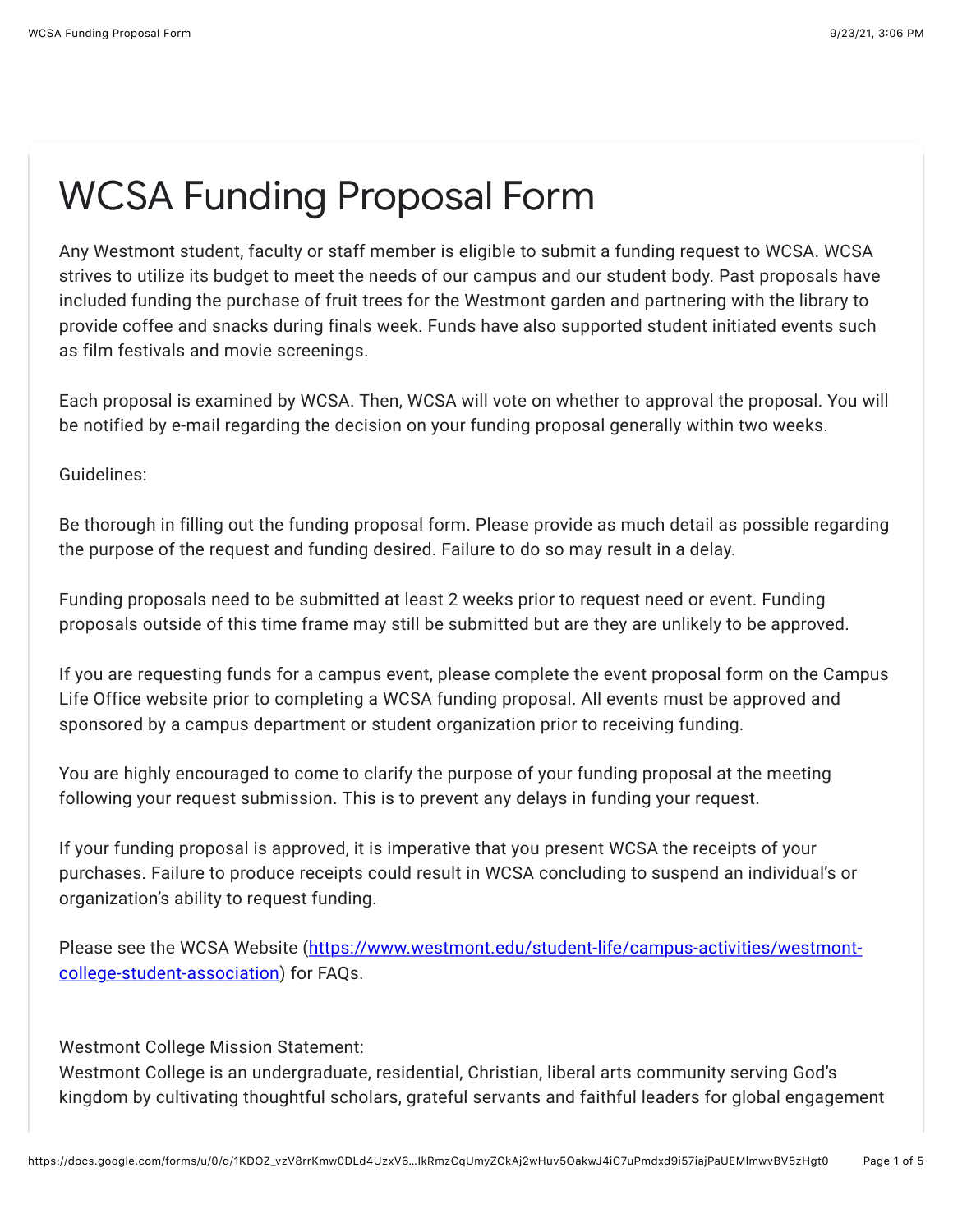with the academy, church and world.

WCSA Mission Statement:

WCSA is the voice that represents the diverse views, beliefs, needs, and desires of our student body. We seek to unify faculty, staff, administration, and students by promoting communication and initiating change at Westmont College.

Group Name \*

Quarantine Hospitality Team

Contact Person \*

Sofia Pela

Contact Email \*

Spela@westmont.edu

Project Name \*

Quarantine Care Packages

Department Affiliation \*

WAC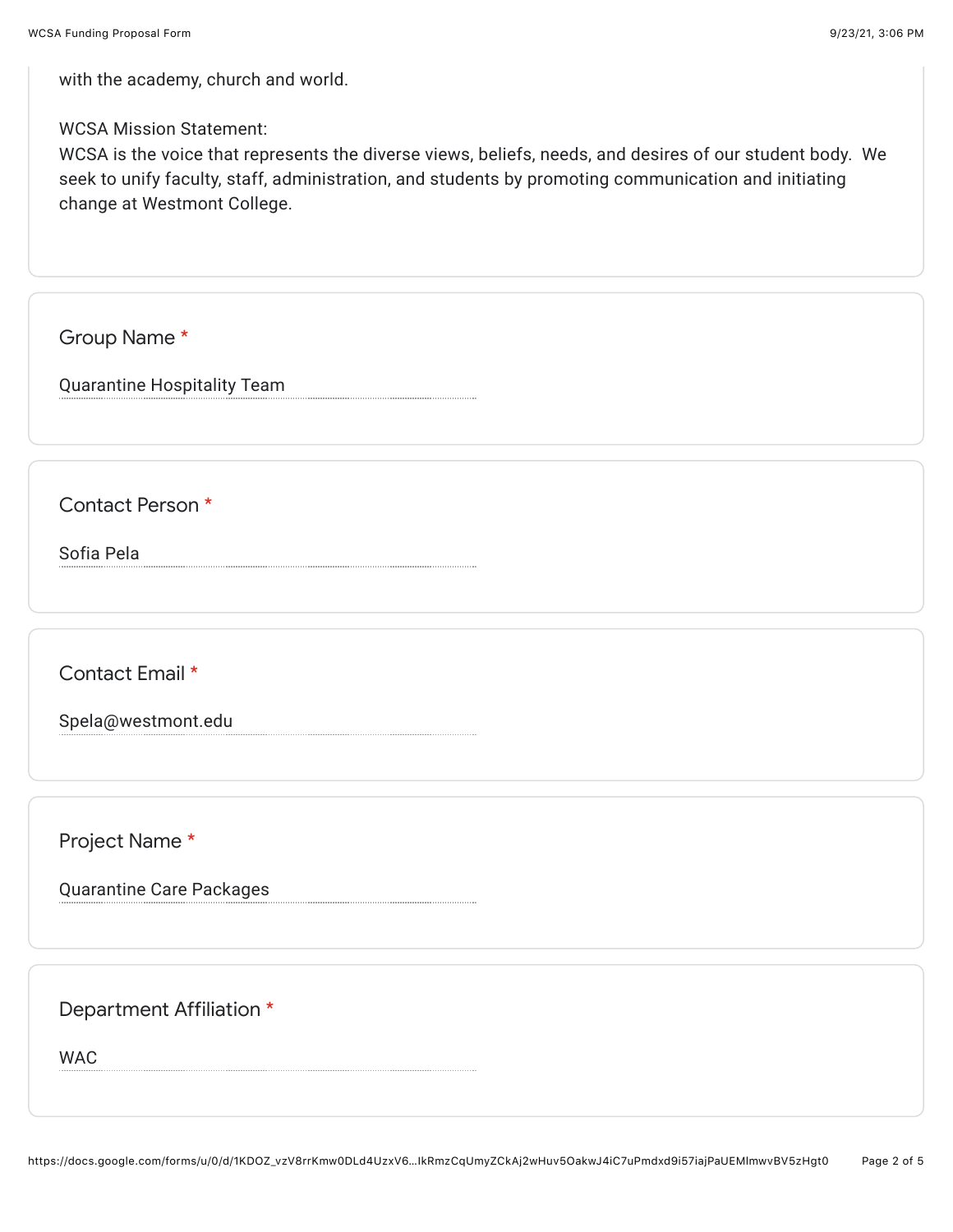| Proposal Date *                                 |  |
|-------------------------------------------------|--|
| MM DD<br>YYYY                                   |  |
| 09 / 23 / 2021                                  |  |
|                                                 |  |
|                                                 |  |
| Project Date *                                  |  |
| MM DD<br>YYYY                                   |  |
| 10 / 01 / 2021                                  |  |
|                                                 |  |
| Is the event open to the entire student body? * |  |

 $\bigcap$  No

 $\bigodot$ 

Yes

| Has your group submitted a funding proposal before? * |
|-------------------------------------------------------|
| Yes                                                   |
| No                                                    |
|                                                       |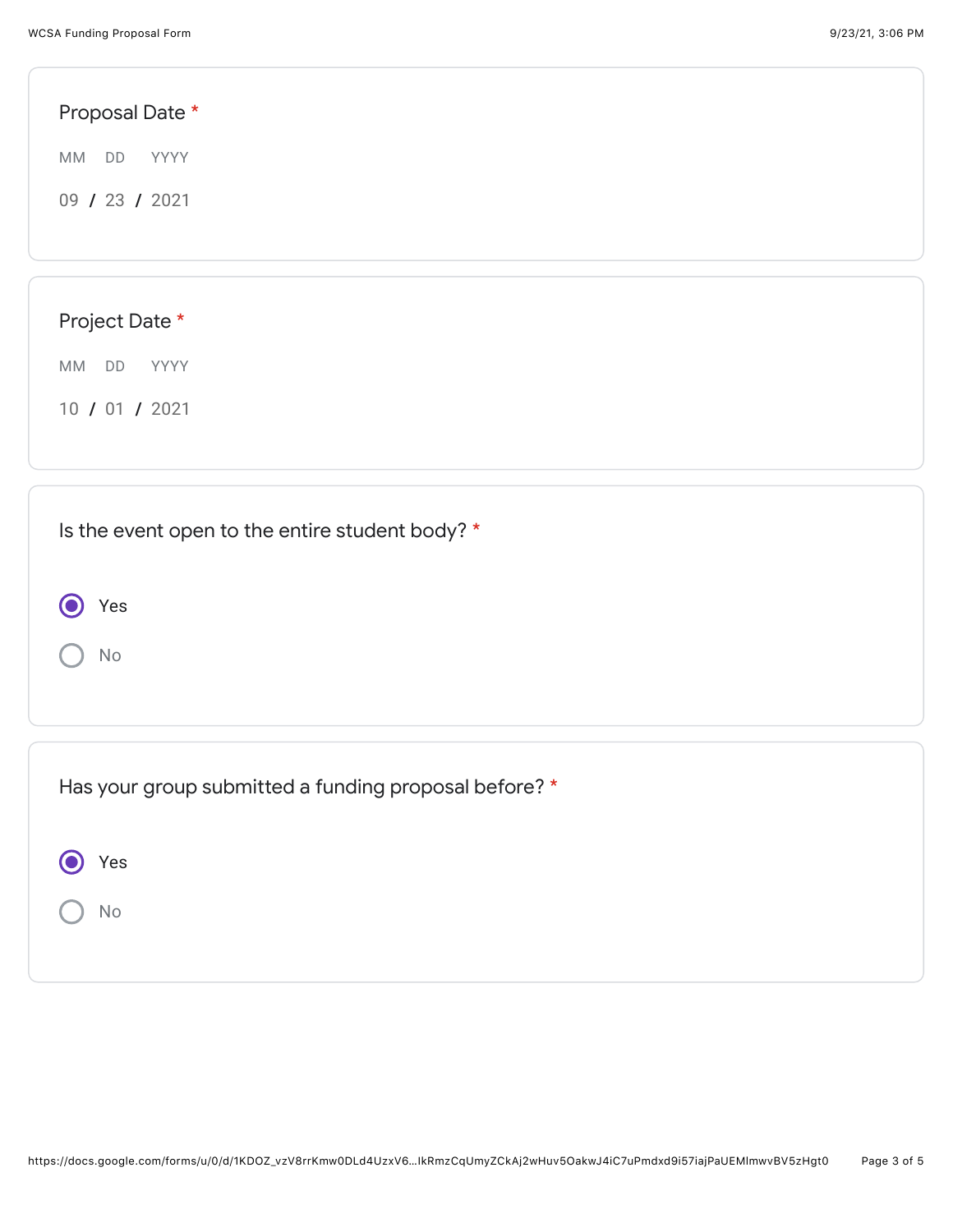If yes, when?

Throughout last year

Describe the nature of your project (Target population, number of students involved, length of project, etc.) \*

We are looking to continue to help students in quarantine as we did last year!

What do you hope to achieve with this project? \*

Helping those in quarantine still feel connected to campus as well as give them helpful resources while in isolation.

How much money are you requesting from WCSA? Please provide an itemized budget (item, price, and total amount). \*

Bags 1 Pack of 100 for \$26.99. Play dough 1 pack of 80 for \$34.99. Bubbles 1 pack of 80 for \$16.97. 2 bags of candy each for \$8.90. 4 bags of 20 packs of gum each individually at \$14.98. 1 pack of 180 cough drops for \$6.98. 7 boxes of 12 air fresheners for \$10.78 per box. After tax the total is \$235.84. This purchase will supply 80 bags for up to 80 students who are in quarantine.

How does your project relate to the mission of the college and WCSA? (Mission statements are at the top of this form) \*

We are increasing unity by not letting isolated students feel forgotten which is showing God's love as well as being servants to help them if/ when needed.